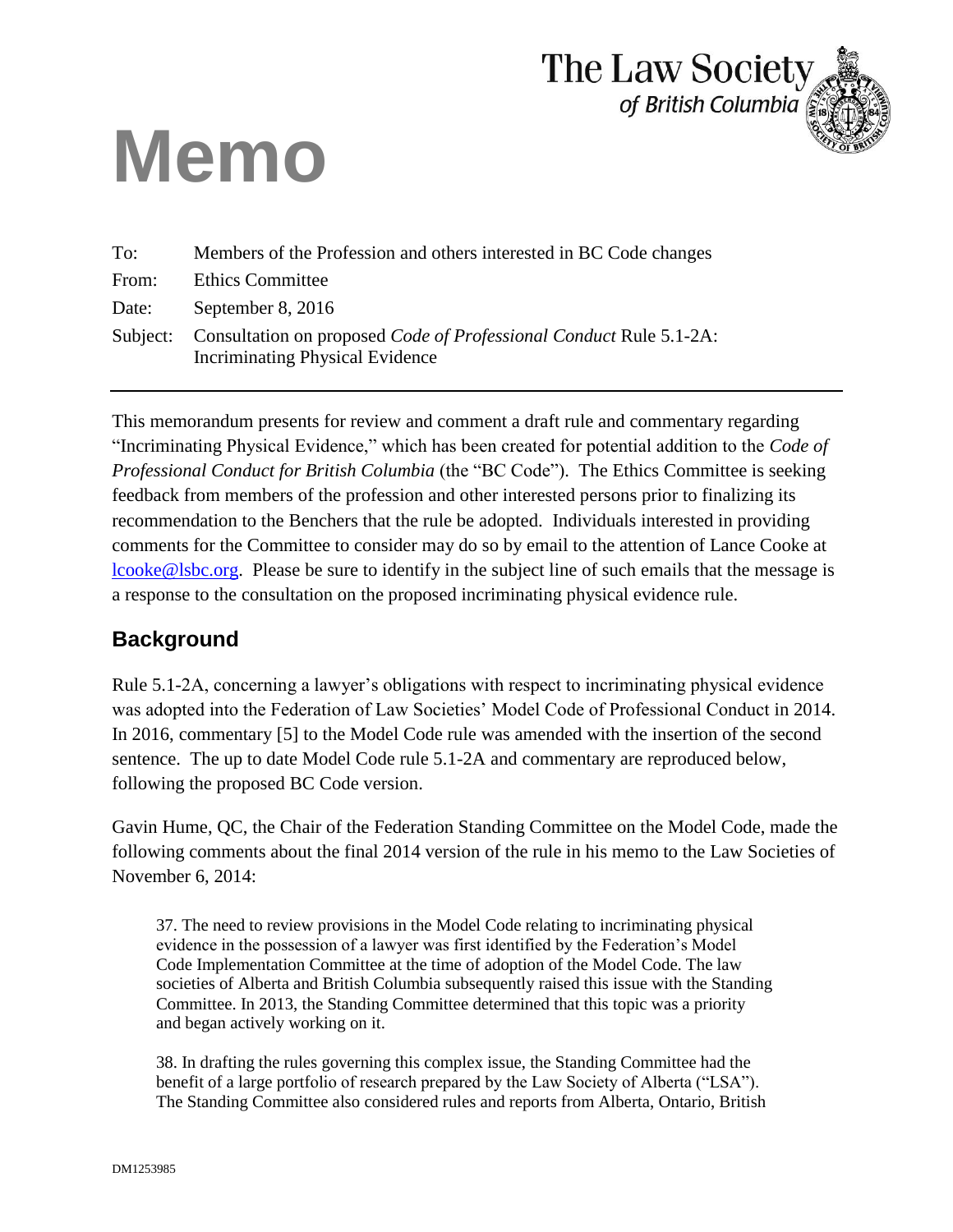Columbia and the American Bar Association. In addition, the Standing Committee reviewed the Ontario Superior Court of Justice decision in *R v. Murray*, [2000] O.J. No. 2182, and a large number of academic articles. The amendments also reflect feedback from discussions with experts in ethics and the handling of incriminating evidence provided by law societies during the consultation process. The Standing Committee was assisted by Ross McLeod, Q.C., Practice Advisor at the LSA throughout its work on this rule.

39. New rule 5.1-2A prohibits the concealment, destruction or alteration of incriminating physical evidence. The commentary following the rule provides detailed guidance on the scope and application of the rule. The rule was drafted broadly to ensure that any conduct relating to the obstruction or attempted obstruction of the course of justice would also be caught.

40. The Standing Committee determined that a lawyer's possession of exculpatory evidence does not raise the same ethical issues and ought not to be included in the scope of the rule, deciding that it would be best to have a brief, principled rule addressing a lawyer's obligations when dealing with incriminating physical evidence.

41. Much of the commentary to rule 3.5-7 has been moved to the commentary to rule 5.1- 2A. The commentary to rule 5.1-2A elaborates on the types of evidence covered by the rule, addresses the tension between the lawyer's duties to the client and the administration of justice in these circumstances, provides options drawn from case law (specifically those prescribed in *R. v. Murray*) for the manner in which a lawyer might deal with such evidence, and discusses issues relating to protection of client confidentiality and privilege. Consultation feedback expressing concern about the creation of a mandatory turnover rule led the Standing Committee to eliminate a proposed requirement directing lawyers to seek the agreement of the prosecution or direction of a tribunal once charges have been laid before testing, examining or copying incriminating evidence.

42. Based on consultation feedback, the Standing Committee added language to paragraph [6] of the commentary to rule 5.1-2A concerning the non-destructive testing of evidence. This commentary advises lawyers to proceed with caution to ensure there is no concealment, destruction or alteration of the evidence. In addition, the Standing Committee added language reminding lawyers that the very act of opening or copying electronic materials could alter them.

Since the incriminating physical evidence rule's adoption into the Model Code, versions of the rule (allowing for some local modification) have been adopted by a number of law societies across Canada. Work on a proposed BC Code version of the rule has been conducted both by the Ethics Committee and by a working group appointed by the Ethics Committee. The version of the rule immediately below is a result of that dedicated effort and the most recent review and assessment by the 2016 Ethics Committee. Below, in order, are the BC Code version of the rule proposed for consultation purposes, the current Model Code version of the rule, and some discussion of differences between the proposed BC Code version and the Model Code version of the rule.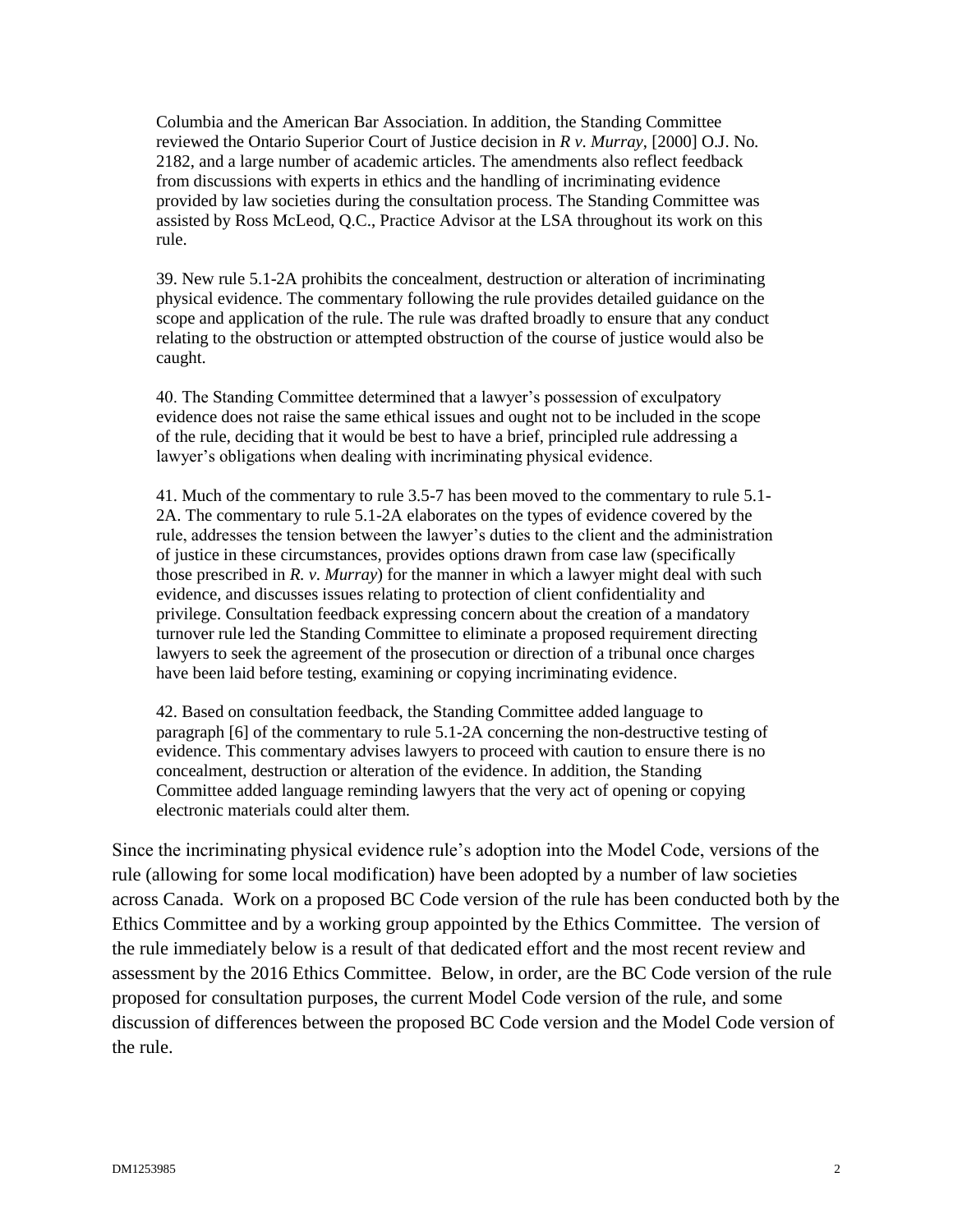# **The draft rule and commentary proposed for British Columbia**

#### **Incriminating Physical Evidence**

**5.1-2.A** A lawyer must not counsel or participate in the concealment, destruction or alteration of incriminating physical evidence so as to obstruct or attempt to obstruct the course of justice.

#### **Commentary**

[**1]** In this rule, "evidence" does not depend upon admissibility before a tribunal or upon the existence of criminal charges. It includes documents, electronic information, objects or substances relevant to a crime, criminal investigation or a criminal prosecution. It does not include documents or communications that are solicitor-client privileged or that the lawyer reasonably believes are otherwise available to the authorities.

**[2]** This rule does not apply where a lawyer is in possession of evidence tending to establish the innocence of a client, such as evidence relevant to an alibi. However, a lawyer must exercise prudent judgment in determining whether such evidence is wholly exculpatory and therefore falls outside of the application of this rule. For example, if the evidence is both incriminating and exculpatory, improperly dealing with it may result in a breach of the rule and also expose a lawyer to criminal charges.

**[3]** A lawyer is never required to take or keep possession of incriminating physical evidence or to disclose its mere existence. A lawyer's possession of illegal things could constitute an offence and may require that the client obtain new counsel or disadvantage the client in other ways. It is imperative that a lawyer consider carefully the implications of accepting incriminating physical evidence. A lawyer should obtain the advice of senior criminal counsel or a Law Society practice advisor before agreeing to take possession. Where a lawyer already has possession this advice should be promptly obtained with respect to how the evidence should be handled.

**[3.1]** The options available to a lawyer who has taken possession of incriminating physical evidence include, as soon as reasonably possible:

- (a) delivering the evidence to law enforcement authorities or the prosecution, either directly or anonymously;
- (b) delivering the evidence to the tribunal in the relevant proceeding, which may also include seeking the direction of the tribunal to facilitate access by the prosecution or defence for testing or examination;
- (c) disclosing the existence of the evidence to the prosecution and, if necessary, preparing to argue before a tribunal the appropriate uses, disposition or admissibility of it; or
- (d) returning the evidence to its source, provided doing so will not cause the evidence to be concealed, destroyed or altered.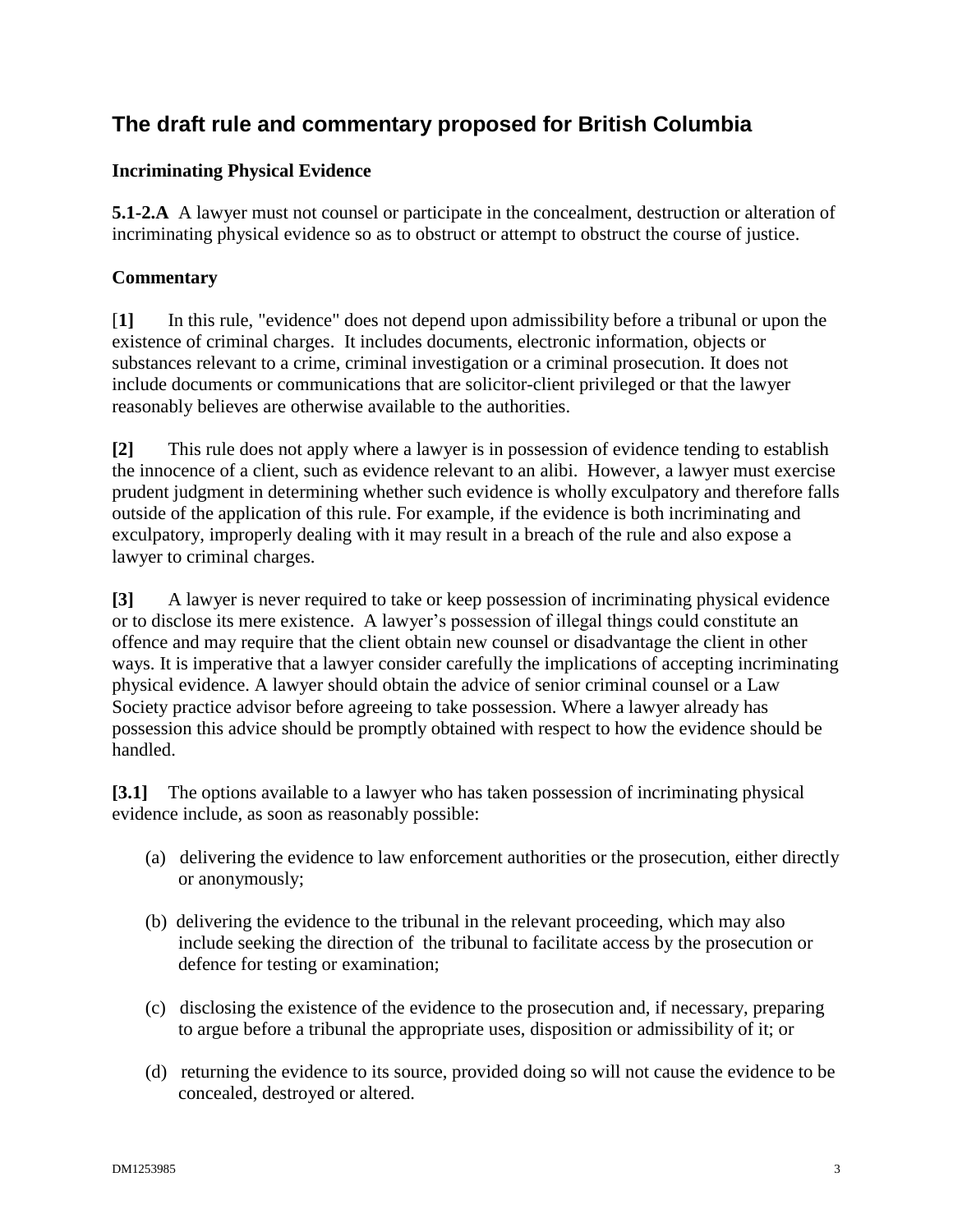**[4]** A lawyer should balance the duty of loyalty and confidentiality owed to the client with the duties owed to the administration of justice. When a lawyer discloses or delivers incriminating physical evidence to law enforcement authorities or the prosecution, the lawyer has a duty to protect client confidentiality, including the client's identity, and to preserve solicitorclient privilege. This may be accomplished by the lawyer retaining independent counsel, who is not informed of the identity of the client and who is instructed not to disclose the identity of the instructing lawyer, to disclose or deliver the evidence.

**[5]** A lawyer has no obligation to assist the authorities in gathering physical evidence of crime but cannot act or advise anyone to hinder an investigation or a prosecution. The lawyer's advice to a client that the client has the right to refuse to divulge the location of physical evidence does not constitute hindering an investigation. A lawyer who becomes aware of the existence of incriminating physical evidence or declines to take possession of it must not counsel or participate in its concealment, destruction or alteration.

**[6]** A lawyer may determine that non-destructive testing, examination or copying of documentary, electronic or other evidence is needed. A lawyer should ensure that there is no concealment, destruction or any alteration of the evidence and should exercise caution in this area. For example, opening or copying an electronic document may alter it. A lawyer who has decided to copy, test or examine evidence before delivery or disclosure should do so without delay.

**[7]** A lawyer must never take possession of an item the mere possession of which is illegal, such as stolen property, unless specific dispensation is afforded by the law, such as under the "innocent possession" exception, which allows a person to take possession of such an item for the sole purpose of promptly turning it over to the police.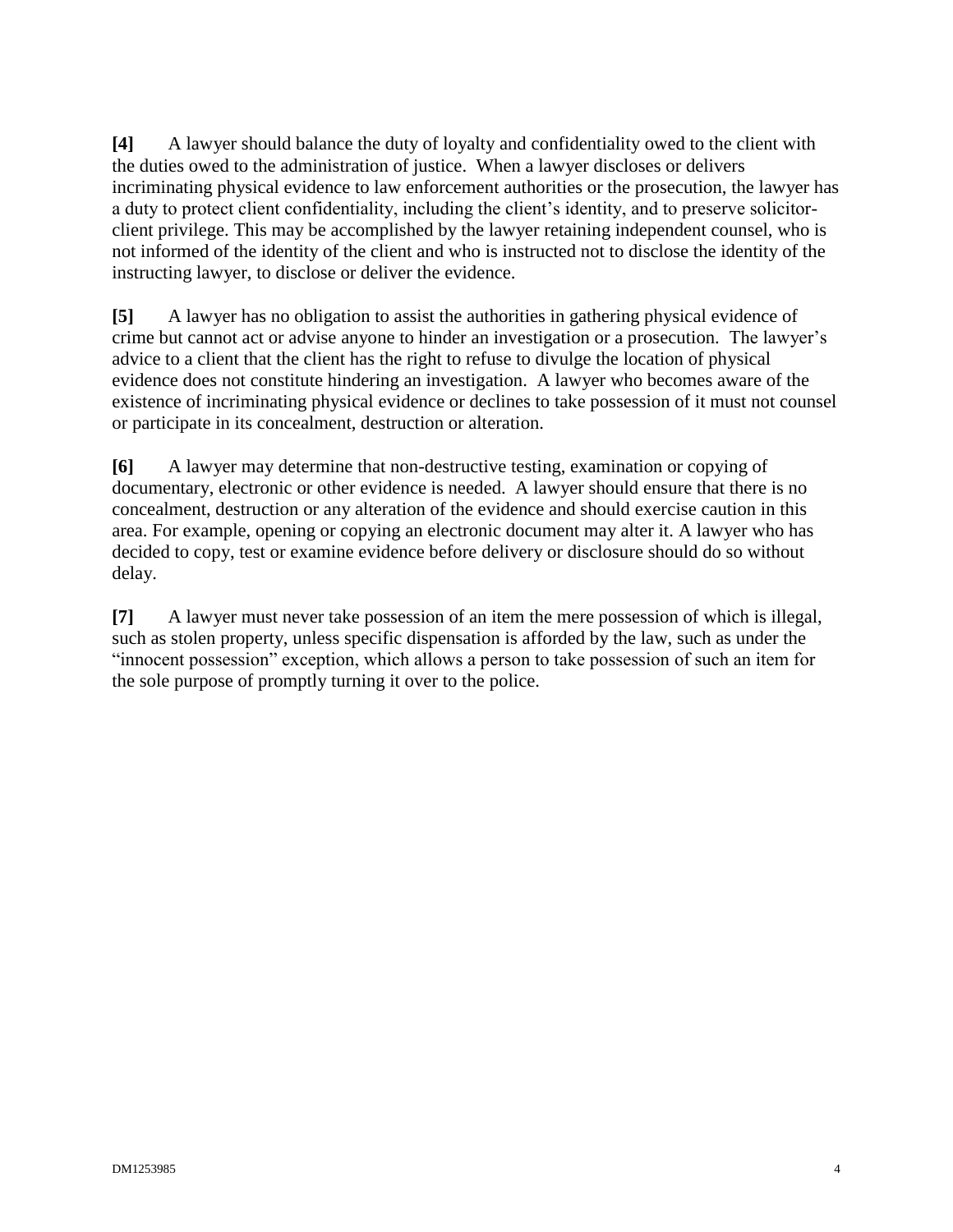# **For Comparison: the Federation's Model Code rule 5.1-2A regarding incriminating physical evidence**

## 5.1 THE LAWYER AS ADVOCATE

#### **Incriminating Physical Evidence**

**5.1-2A** A lawyer must not counsel or participate in the concealment, destruction or alteration of incriminating physical evidence or otherwise act so as to obstruct or attempt to obstruct the course of justice.

#### **Commentary**

**[1]** In this rule, "evidence" does not depend upon admissibility before a tribunal or upon the existence of criminal charges. It includes documents, electronic information, objects or substances relevant to a crime, criminal investigation or a criminal prosecution. It does not include documents or communications that are solicitor-client privileged or that the lawyer reasonably believes are otherwise available to the authorities.

**[2]** This rule does not apply where a lawyer is in possession of evidence tending to establish the innocence of a client, such as evidence relevant to an alibi. However, a lawyer must exercise prudent judgment in determining whether such evidence is wholly exculpatory, and therefore falls outside of the application of this rule. For example, if the evidence is both incriminating and exculpatory, improperly dealing with it may result in a breach of the rule and also expose a lawyer to criminal charges.

**[3]** A lawyer is never required to take or keep possession of incriminating physical evidence or to disclose its mere existence. Possession of illegal things could constitute an offense. A lawyer in possession of incriminating physical evidence should carefully consider his or her options. These options include, as soon as reasonably possible:

- (a) delivering the evidence to law enforcement authorities or the prosecution, either directly or anonymously;
- (b) delivering the evidence to the tribunal in the relevant proceeding, which may also include seeking the direction of the tribunal to facilitate access by the prosecution or defence for testing or examination; or
- (c) disclosing the existence of the evidence to the prosecution and, if necessary, preparing to argue before a tribunal the appropriate uses, disposition or admissibility of it.

**[4]** A lawyer should balance the duty of loyalty and confidentiality owed to the client with the duties owed to the administration of justice. When a lawyer discloses or delivers incriminating physical evidence to law enforcement authorities or the prosecution, the lawyer has a duty to protect client confidentiality, including the client's identity, and to preserve solicitor-client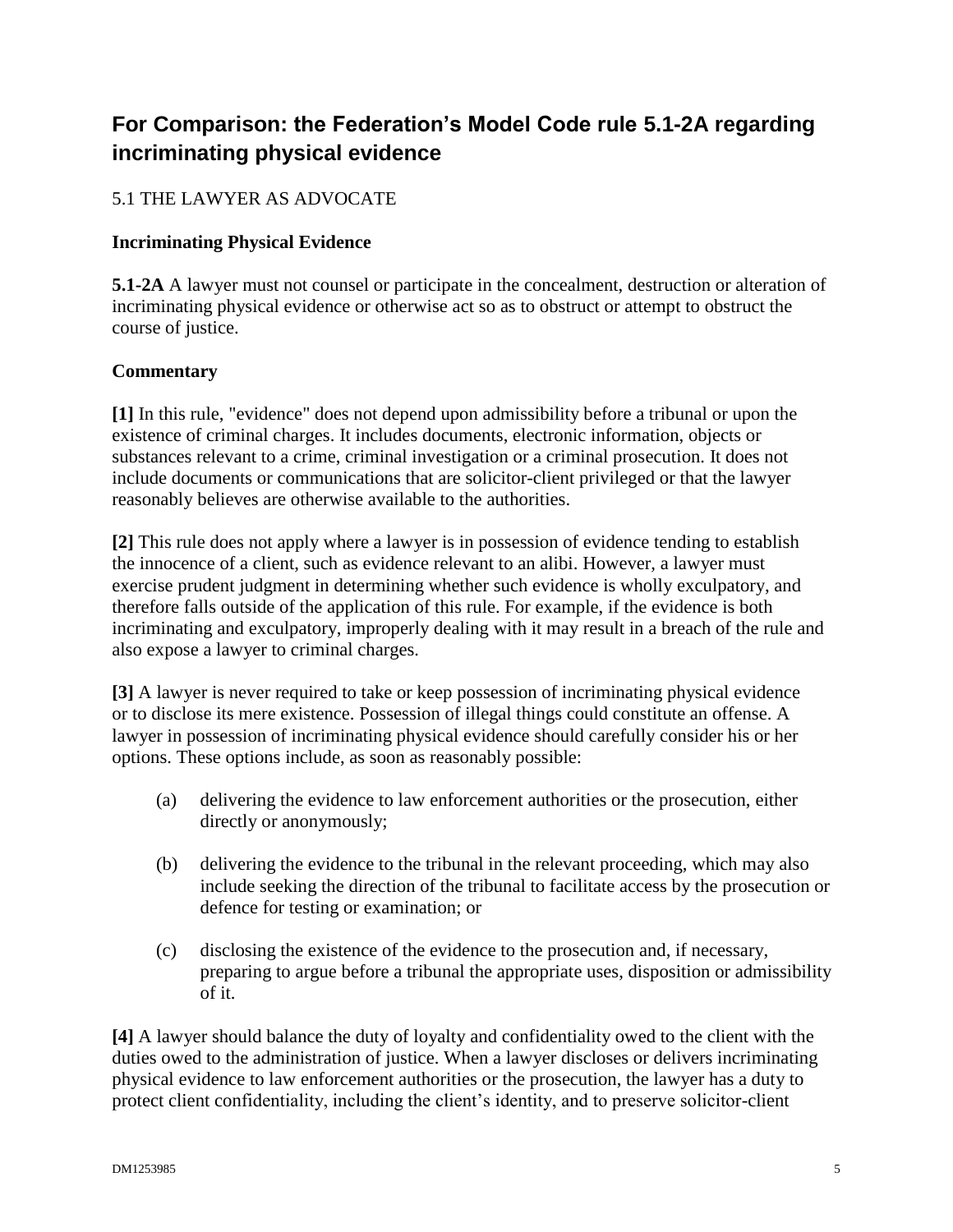privilege. This may be accomplished by the lawyer retaining independent counsel, who is not informed of the identity of the client and who is instructed not to disclose the identity of the instructing lawyer, to disclose or deliver the evidence.

**[5]** A lawyer has no obligation to assist the authorities in gathering physical evidence of crime but cannot act or advise anyone to hinder an investigation or a prosecution. The lawyer's advice to a client that he or she has the right to refuse to divulge the location of physical evidence does not constitute hindering an investigation. A lawyer who becomes aware of the existence of incriminating physical evidence or declines to take possession of it must not counsel or participate in its concealment, destruction or alteration.

**[6]** A lawyer may determine that non-destructive testing, examination or copying of documentary or electronic information is needed. A lawyer should ensure that there is no concealment, destruction or any alteration of the evidence and should exercise caution in this area. For example, opening or copying an electronic document may alter it. A lawyer who has decided to copy, test or examine evidence before delivery or disclosure should do so without delay.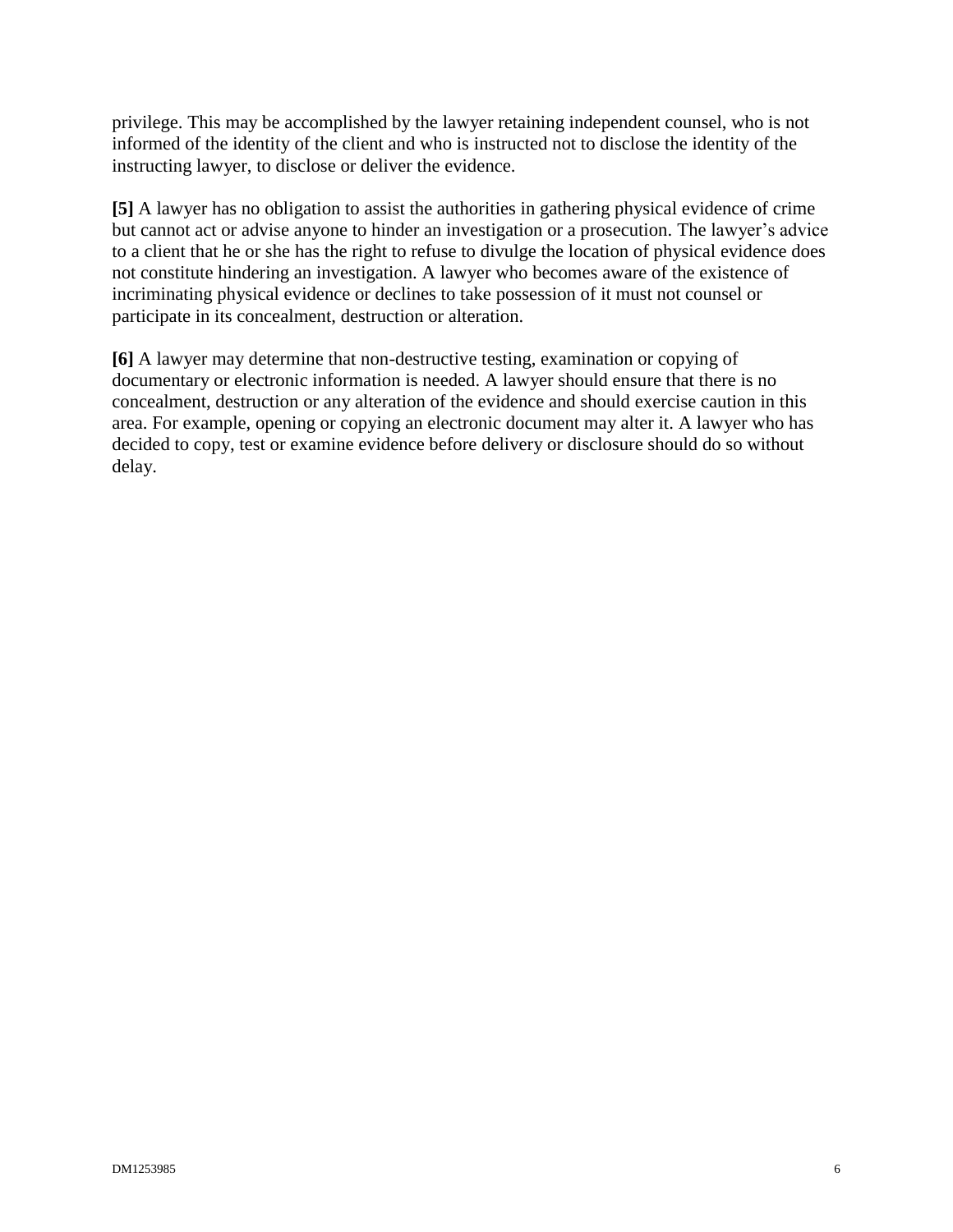# **Differences between the proposed BC Code version and the Model Code version of the rule**

Many recommendations originating from the Ethics Committee or communicated by the Ethics Committee are already included in the Model Code version of rule 5.1-2A and commentary. However, some additional differences between the Model Code version and the proposed BC Code version are as follows:

## **1. The words "or otherwise act" have been omitted from the proposed statement of the rule.**

The Ethics Committee's view is that the phrase in question has the effect of broadening the prescriptive meaning of the rule in a way that does not serve the rule's specific purpose. The purpose is to clarify one's obligations and assist lawyers who may come into possession of incriminating evidence, not to stand as a general ethical prohibition of engaging in a specific criminal activity.

## **2. Redrafted commentary [3] emphasizes the importance of the lawyer's initial decision to either take or refuse possession of the evidence and the importance of obtaining advice concerning this issue.**

In its submission of April 2014 to the Federation Standing Committee, the Ethics Committee advised:

To begin with, we think the draft rule and commentary should place greater emphasis on the importance that lawyers should place on the initial decision to accept or decline to accept physical evidence of a crime. This is a critical decision and if a lawyer decides this issue correctly in the beginning the lawyer may avoid becoming involved in difficult issues of professional conduct which may damage one or more of the integrity of the administration of justice, the client's interests and the lawyer's reputation.

In addition, we think the rule and commentary should also emphasize the importance of lawyers' obtaining advice when an issue concerning a lawyer's obligations under the rule arise. Although this is true of many other situations involving professional responsibility issues, the potential criminal responsibility that lawyers face in such situations and the public attention they may attract, in our view, warrant some mention of the desirability of obtaining advice in such situations in the commentary.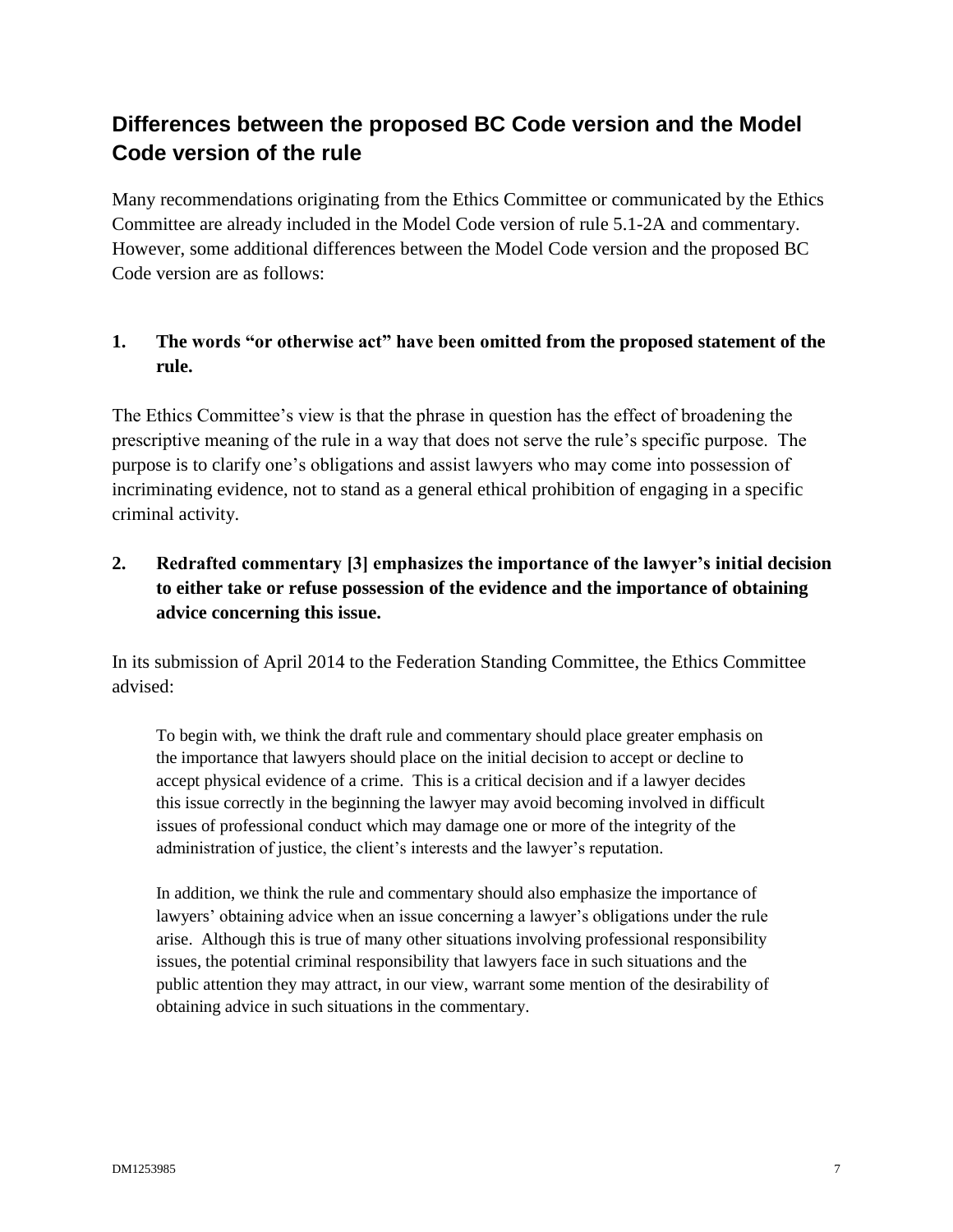#### **3. Redrafted commentary [3.1] adds the express option of returning the evidence to its source.**

In its submission of April 2014 to the Federation Standing Committee, the Ethics Committee advised:

In our opinion the commentary should expressly address the option of returning evidence to its source. Under the current wording, that option is not excluded. However, we are of the view there is merit in being more direct about what a lawyer may and may not do with respect to this option.

It is our view that a lawyer should be able to return evidence to its source where there is an objectively reasonable basis for concluding that:

- (1) the item is not contraband;
- (2) source-return is possible, which it will usually not be if the client is the source and he or she has disappeared or is in custody;
- (3) source-return will not cause the item to be destroyed, concealed, altered or lost, or used to cause physical harm to anyone.

## **4. Commentary [5] includes the 2016 Model Code amendment with a minor change in wording.**

The proposed commentary [5] includes the middle sentence added by the Federation of Law Societies in 2016 but replaces "he or she" with "the client" to eliminate a potential ambiguity.

## **5. Redrafted commentary [6] amends the Model Code version to include other evidence that is not either a document or electronic.**

The redrafted commentary contemplates that non-destructive testing, examination or copying may apply to evidence that is not documentary or electronic.

#### **6. Redrafted commentary [7] deals with the issue of contraband.**

In its submission of April 2014 to the Federation Standing Committee the Ethics Committee advised:

Neither rule 5.1-2A nor the commentaries mention contraband. We think there would be value in adding a commentary to make the point that a lawyer can never take possession of evidence where possession is illegal unless specific dispensation is afforded by law. So, for example, a lawyer can't take possession of child pornography, cocaine, restricted